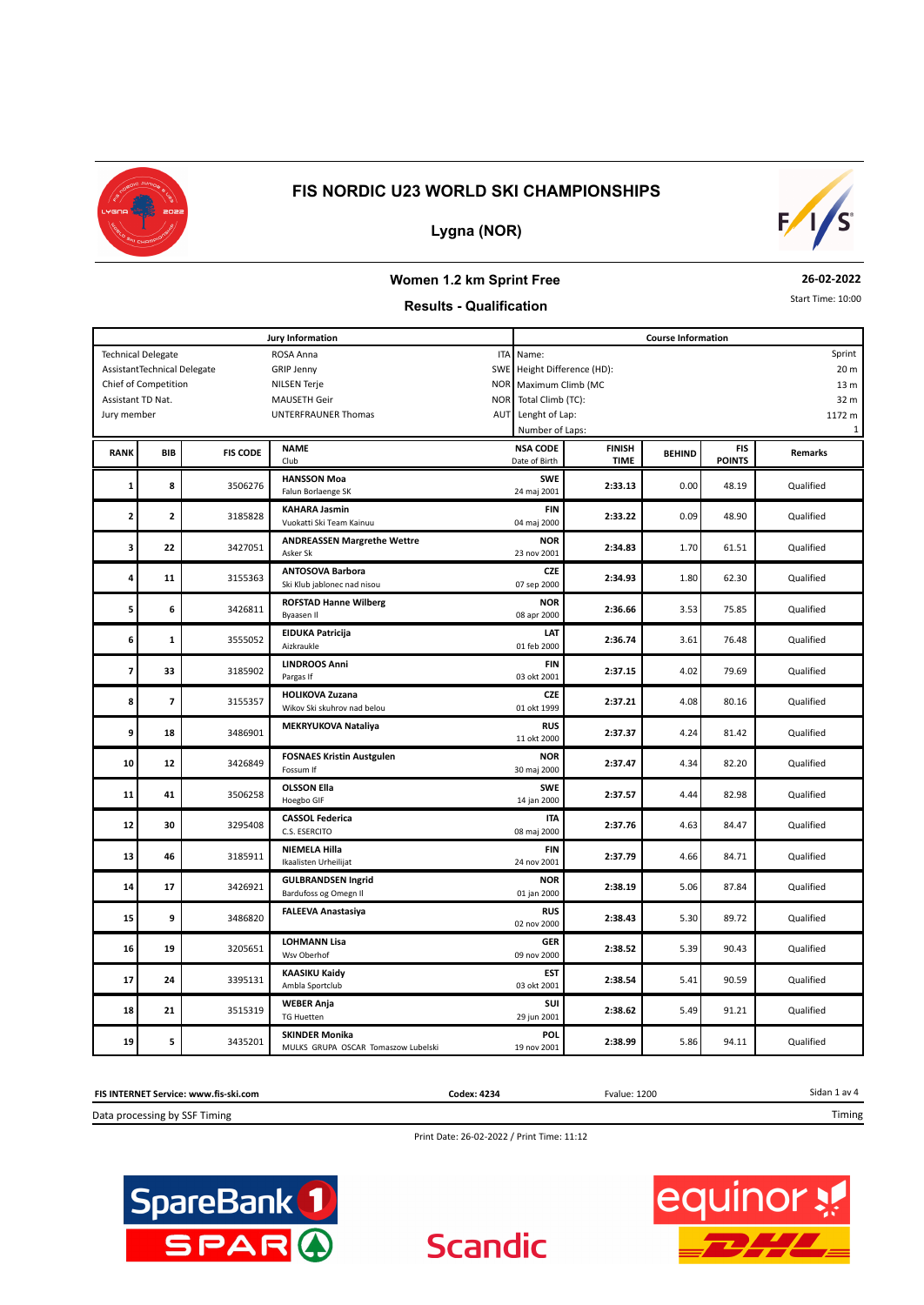

# **Lygna (NOR)**



#### **Women 1.2 km Sprint Free Results - Qualification**

#### **26-02-2022**

Start Time: 10:00

#### **BEHIND**<br> **BEHIND**<br> **BEHIND TIME** FIS CODE **NAME** FIS CODE **FINISH** BEHIND FIS **POINTS RANK** Club **BIB** Date of Birth **NSA CODE Remarks Remarks Remarks**  6.18 **KALETA Weronika 20 13 201 13 2:39.31 2:39.31 2:39.31 2:39.31 96.62 Qualified POL**<br>21 jun 1999 6.31 **DANNER Alexandra 21** 3205655 **2:39.44** 97.64 **GER**<br>23 dec 1999 **3** 3205655 Schenggries 23 dec 1999 **2:39.44** 6.31 97.64 Qualified 6.89 **NOVAKOVA Adela 22 22 23 23 23 23 23 22 23 2140.02 2140.02 2140.02 2140.02 2140.02 2140.02 2140.02 2140.02 2140.02 2140.02 2140.02 2140.02 2140.02 2140.02 2140.02 2140.02 2140.02 2140.0 CZE 23** 3155364 SPORT CLUB PLZEN CONTROLLER CONTROLLER DESIGN 08 mar 2000 2:4**0.02** 6.89 102.18 Qualified 7.27 **MONSORNO Nicole 23 14** 3295410 **23010 CRUPPO SCIATORI FIAMME GIALLE 1** 105.2000 **2:40.40 7:27 2:40.40 7:27 105.16** Qualified **ITA** 7.40 **VOTOCKOVA Pavlina 24 24 24 2155358 216.18 2:40.53 2:40.53 2:40.53 2:40.53 2:40.53 2:40.53 2:40.53 2:40.53 2:40.53 2:40.53 2:40.53 2:40.53 2:40.53 2:40.53 2:40.53 2:40.53 2:40.53 2:40.53 2:40.53 CZE 35** 3155358 Cks Ski jilemnice 31.5 and the Cualified 30 dec 1999 **2:40.53** 7.40 106.18 Qualified 7.82 **STEPANOVA Veronika 25 20 20 201 109.47 2:40.95 2:40.95 2:40.95 2:40.95 2:40.95 2:40.95 2:40.95 2:40.95 2:40.95 2:40.95 2:40.95 2:40.95 2:40.95 2:40.95 2:40.95 2:40.95 2:40.95 2:40.95 2:40.95 2:4 RUS 20** 3487065 **201 199.47** 2.40.95 **2.40.95** 2.40.95 **2.40.95** 2.40.95 109.47 Qualified 8.06 **GRUKHVINA Anna 26 16** 3486733 **2:41.19 2:41.19 2:41.19 2:41.19 2:41.19 2:41.19 2:41.19 2:41.19 2:41.19 2:41.19 2:41.19 2:41.19 2:41.19 2:41.19 2:41.19 2:41.19 2:41.19 2:41.19 2:41.19 2:41.19 2:4 RUS 16** 3486733 **CALLES 20 Okt 1999** 2:41.19 8.06 111.35 Qualified 8.48 **BOOK Josefiina 27 127 27 27 27 27 2.41.61 2.41.61 2.41.61 2.41.61 2.41.61 2.41.61 2.41.61 2.41.61 2.41.61 2.41.61 2.41.61 2.41.61 2.41.61 2.41.61 2.41.61 2.41.61 2.41.61 2.41.61 2.41.61 FIN**<br>09 jan 1999 **37** 3185740 Jamin Janne 1999 (1999 ) 2**:41.61** 8.48 114.64 Qualified 8.86 **UUSTALU Aveli 28 1 2.41.99 2.41.99 2.41.99 2.41.99 2.41.99 2.41.99 2.41.99 2.41.99 2.41.99 2.41.99 2.41.99 2.41.99 2.41.99 2.41.99 2.41.99 2.41.99 2.41.99 2.41.99 2.41.99 2.41.99 2.41.99 2. EST 32 3395139** Alutaguse Skiclub 28 **CONSEX 2000** 2.4**1.99 2.41.99 2.8 CONSEX 886 2000 2.41.99 2.41.99 2.41.99 2.41.99 2.41.99 2.41.99 2.41.99 2.41.99 2.41.99 2.41.99 2.41.99 2.41.99 2.41.99**  9.29 **SCHUMACHER Linda 29 27** 3205719 **2:42.42 2:42.42 2:42.42 2:42.42 2:42.42 2:42.42 2:42.42 2:42.42 2:42.42 2:42.42 2:42.42 2:42.42 2:42.42 2:42.42 120.99 GER 27** 3205719 Ssv Geyer 1. Compared 1. The Comparison of the Comparison of the Comparison of the Companison of the Companison of the Companison of the Companison of the Companison of the Companison of the Companison of the 9.59 **DAVYDZENKA Valeryia 30 31 2:42.72 2:42.72 2:42.72 2:42.72 2:42.72 2:42.72 2:42.72 2:42.72 2:42.72 2:42.72 2:42.72 2:42.72 2:42.72 2:42.72 2:42.72 2:42.72 2:42.72 2:42.72 2:42.72 2:42.72 2:42.72 2 BLR <sup>31</sup>** 03 okt 2000 Qualified 9.81 **GAL Melissa 31 29** 3195273 **2:42.94 2:52.07 125.07 2:42.94 2:42.94 2:42.94 2:42.94 2:42.94 2:42.94 2:42.94 2:42.94 2:42.94 2:42.94 2:42.94 2:42.94 2:42.94 2:42.94 2:42.94 2:42.94 2:42.94 2:42.9 FRA**<br>26 okt 1999 9.96 **KAASIKU Keidy 32 1 2:43.09 2:5 2:43.09 2:43.09 2:43.09 2:43.09 2:43.09 2:43.09 2:43.09 2:43.09 2:43.09 2:43.09 2:43.09 2:43.09 2:43.09 2:43.09 2:43.09 2:43.09 2:43.09 2:43.09 2:43.09 2:43.0 EST**<br>03 okt 2001 **25 25 25 243.09 25 2443.09 25 2443.09 2548.09 2548.09 2548.09 2.443.09 2.443.09 2.443.09 2.443.09 2.443.09 2.443.09 2.443.09 2.443.09 2.443.09 2.443.09 2.443.09 2.443.09 2.443** 10.12 **SANDE Maja-Lina 33 43 43 2:43.25 10.12 127.50 2:43.25 10.12 127.50 SWE**<br>26 nov 2000 **43 43 443 444 127.50 666239 1.12 666239 1.12 1.12 1.12 1.12 1.12 1.12 1.12 1.12 1.12 1.12 1.12 1.12 1.12 1.12 1.12 1.12 1.12 1.12 1.12 1.12 1.12 1.12 1.12 1.12** 10.65 **HUTTER Sara 34 40 2:43.78 2:43.78 2:43.78 2:43.78 2:43.78 2:43.78 2:43.78 2:43.78 2:43.78 2:43.78 2:43.78 2:43.78 2:43.78 2:43.78 2:43.78 2:43.78 2:43.78 2:43.78 2:43.78 2:43.78 2:43.78 2 ITA** 10.98 **PRYCE Anna 35 48** 3105325 **2:44.11 2:44.11 2:44.11** 10.98 134.23 **CAN 48 105325** Foothills Nordic ski club **1999 12:44.11 2:44.11 10.98 134.23** Not Qualified 11.50 **YILAMUJIANG Dinigeer 36 4** 3125103 **2:44.63 2:44.63** 11.50 **23.31 CHN 4** 3125103 **125103 125103 125103 125103 1251 1251 2:44.63 2:44.63 2:44.63 125103 125103 125103 125103 125103 125103 125103 125103 125103 125103 125103 125103 125103 125103 125** 11.70 **YOKOHAMA Shiori 37 45 2:44.83 2:44.83** 11.70 **2:44.83 2:44.83 2:44.83 2:44.83 2:44.83 2:44.83 2:44.83 11.70 139.88 JPN 45** 3305282 Nihon Unv. 04 okt 1999 2**:44.83** 1.70 139.88 Not Qualified 11.80 **KAELIN Nadja 38** 3515321 **2:44.93** 140.66 **SUI**<br>20 apr 2001 **28** 3515321 Alpina St. Moritz 20 **2012 12:44.93** 2-44.93 2.44.93 2.44.93 2.44.93 2.44.93 2.44.93 2.44.93 2.44.93 2.44.93 2.44.93 2.44.93 2.44.93 2.44.93 2.44.93 2.44.93 2.44.93 2.44.93 2.44.93 2.44.93 2.44.93 2.44.93 2.4. 11.95 **HAGER Kim 39** 39 3205628 **2:45.08 2:45.08** 11.95 **2:45.08** 11.95 **GER 39** 3205628 Sc Gefrees 12 aug 1999 2:4**5.08** 2.1.95 141.84 Not Qualified 12.24 **KONG Weijia 40 10 2:45.37 12.24 144.11 2:45.37 12.24 144.11 CHN**<br>10 nov 2001 **<sup>36</sup>** 10 nov 2001 Not Qualified 12.32 **DUCHAUFOUR Eve Ondine 41 38** 3195319 **2:45.45 2:45.45 2:45.45** 12.32 144.74 **FRA**<br>04 okt 2001 **38** 3195319 Sc Grandvaux **Contract Contract Contract Contract Contract Contract Contract 2:32 2:45.45 12.32 144.74 Not Qualified** 12.61 **JEANTET Emilie 42 49** 3295393 **2:45.74 2:45.74** 12.61 147.01 **ITA**<br>09 feb 2000 **49** 3295393 C.S. ESERCITO **1992 CONSUMER 2245.74** 2.61 147.01 Not Qualified

**FIS INTERNET Service: www.fis-ski.com**

Data processing by SSF Timing

**Codex: 4234** Fvalue: 1200

**Scandic** 

Sidan 2 av 4 Timing

Print Date: 26-02-2022 / Print Time: 11:12



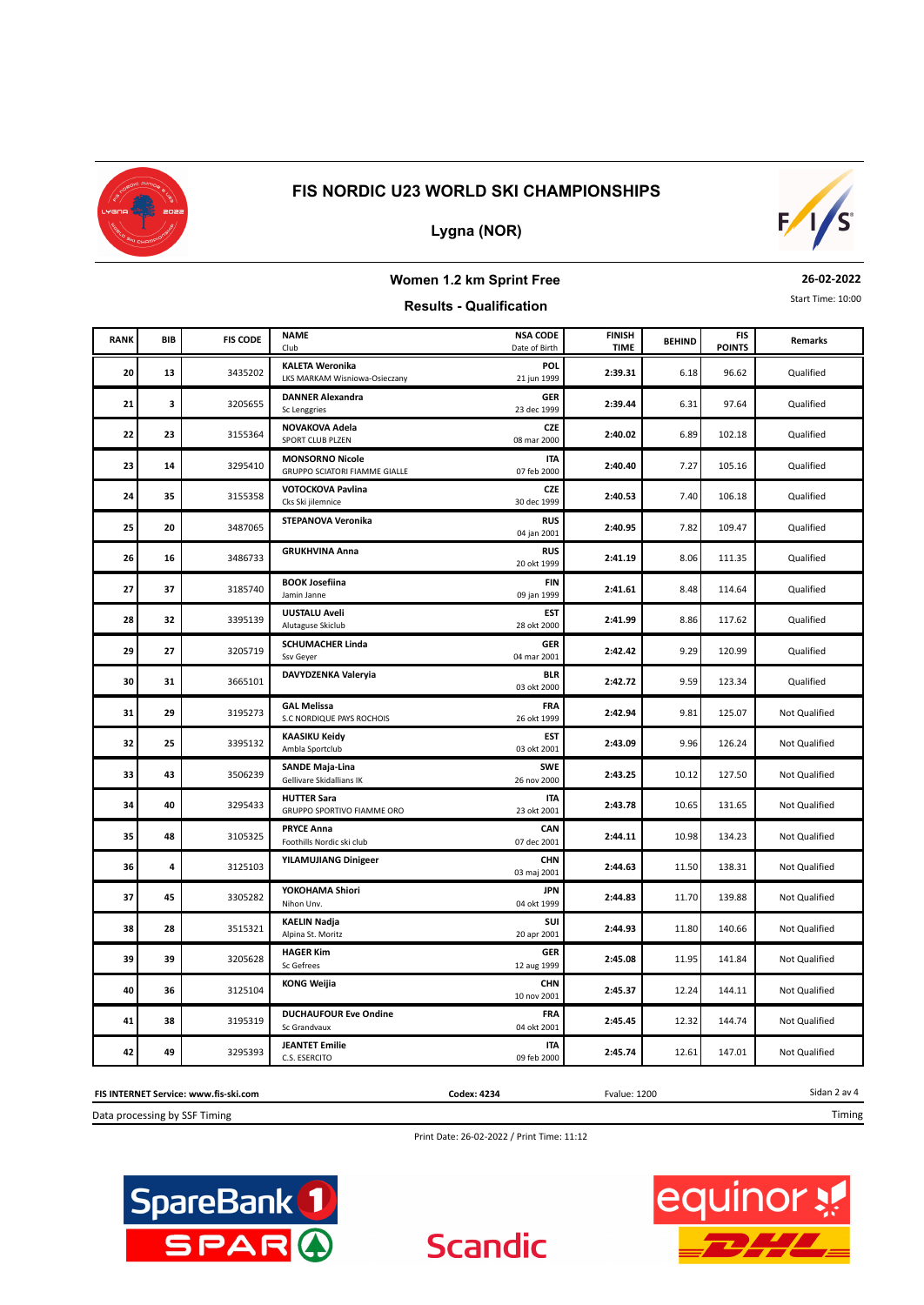

## **Lygna (NOR)**



#### **Women 1.2 km Sprint Free Results - Qualification**

#### **26-02-2022**

Start Time: 10:00

#### **BEHIND**<br> **BEHIND**<br> **BEHIND TIME** FIS CODE **NAME** FIS CODE **FINISH** BEHIND FIS **POINTS RANK** Club **BIB** Date of Birth **NSA CODE Remarks Remarks Remarks** 13.16 **JARZIN Abigail 43 51** 3535694 **2:46.29 2:46.29 2:46.29** 13.16 151.32 Mot Qualified **USA**<br>04 jul 2000 13.35 **GRANSTROM Beth 44 65** 3105270 **2:46.48** 3105270 **2:46.48** 3105270 **2:46.48** 313.35 **2:46.48** 313.35 **2:46.48** 313.35 **2:46.48** 3152.81 **CAN 65 105270** Revelstoke Nordic 2.10 **CONSUMER 2.46.48 2.46.48 1.52.81** Not Qualified 14.02 **ANDERSON Lucinda 45 55** 3535760 *LIVERTING TERRIFREX 1903* **2:47.15** 14.02 158.06 Not Qualified **USA**<br>03 dec 2000 14.08 **NEEDHAM Anabel 46** 3535865 **2:47.21** 158.53 **USA 50** MICHIGM AND MICHIGAN AND MICHIGAN AND STRING USA **USA 114.08** 158.53 Mot Qualified 14.68 **PARENT Anna 47 66** 3105343 **2:47.81 2:47.81 2:47.81 2:47.81 2:47.81 2:47.81 2:47.81 CAN 66** 3105343 Canmore Nordic ski club 01 jul 2000 2:4**7.81** 14.68 163.23 Not Qualified 14.69 **MANDELJC Anja 48 26 2:47.82 2:47.82 2:47.82 2:47.82 2:47.82 2:47.82 2:47.82 2:47.82 2:47.82 2:47.82 2:47.82 163.31 SLO 26** 3565090 TSK Triglav Kranj 1999 **1999 1999 2:47.82** 14.69 163.31 Not Qualified 15.22 **DANIELOVA Maria 49 15.22 2:48.35 2:48.35 15.22 167.46 SVK 53** 3705072 Sport Rysy klub 21 aug 2001 2:48.35 15.22 167.46 Not Qualified 15.96 **IGLESIAS Maria 50** 3495131 **2:49.09** 173.26 **ESP**<br>13 feb 2001 **42 42 123.26 173.26 124.09 124.09 12.49.09 15.96 173.26 Not Qualified** 16.82 **SOBUE Rin 51 54 2:49.95 16.82 2:49.95 2:49.95 2:49.95 2:49.95 2:49.95 2:49.95 2:49.95 2:49.95 2:49.95 2:49.95 2:49.00 JPN 54** 3305268 Waseda Univ. **1990 Note 2000** 2:49.95 16.82 180.00 Not Qualified 16.85 **WILLIAMS Bronwyn 52 60** 3105331 **2:49.98 2:49.98 2:49.98 2:49.98 2:49.98 2:49.98 2:49.98 2:49.98 2:49.98 2:49.98 2:49.98 2:49.98 2:49.98 2:49.98 2:49.98 16.85 2:49.98 16.85 180.23 CAN**<br>19 dec 1999 **60** 3105331 Nakkertok Nordique 19 dec 1999 2**:49.98** 16.85 180.23 Not Qualified 17.91 **JIALIN Bayani 53 10 1** 3125106 **2:51.04 2:51.04 2:51.04 2:51.04 2:51.04 2:51.04 2:51.04 2:51.04 2:51.04 2:51.04 2:51.04 2:51.04 2:51.04 2:51.04 2:51.04 2:51.04 2:51.04 2:51.04 2:51.04 2:51.04 CHN 10** 3125106 **10** 10 17 dec 1999 **2:51.04** 17.91 188.54 Not Qualified 17.95 **SCHWARTZ Rena 54 63 2:51.08 2:51.08 2:51.08 2:51.08 2:51.08 2:51.08 2:51.08 2:51.08 2:51.08 2:51.08 2:51.08 2:51.08 2:51.08 2:51.08 2:51.08 2:51.08 2:51.08 2:51.08 2:51.08 2:51.08 2:51.08 2 USA**<br>17 nov 1999 **63** 17 17 188.85 17 17 17 17 1899 17.95 188.85 Not Qualified 18.14 **BYGRAVE Tuva 55 64** 3427061 **2:51.27 2:51.27** 18.14 190.34 **AUS 64** 3427061 **Fossum If 18 mar 2001** 18 mar 2001 **2:51.27** 18.14 190.34 Not Qualified 18.55 **KOBIELUSZ Magdalena 56** 34 3435192 2:51.68 34 3455192 2:51.68 345192 2:51.68 345192 2:51.68 34 **POL**<br>08 sep 2000 **34** 3435192 AZS AVF Katowice 1.1. And the contract of the contract of the contract of the contract of the contract of the contract of the contract of the contract of the contract of the contract of the contract of the con 18.85 **RIEDENER Nina 57** 3355004 **2:51.98 2:51.98** 18.85 **2:51.98** 195.91 **LIE 57** 3355004 **Mortic Club liechtenstein** 20 jun 2000 **2:51.98** 2.651.98 195.91 Not Qualified 19.28 **WERRO Giuliana 58 1 47 2:52.41 2:52.41 2:52.41 2:52.41 2:52.41 2:52.41 2:52.41 2:52.41 2:52.41 2:52.41 2:52.41 2:52.41 2:52.41 2:52.41 2:52.41 2:52.41 2:52.41 2:52.41 2:52.41 2:52.41 2:52.41 SUI 47** 3515285 Sarsura Zernez 2002 **1999 Not Qualified** 2:52.41 199.28 Not Qualified 21.08 **ANDERSSON Elin 59 59 2:54.21 21.08 2:54.21 21.08 2:54.21 21.08 2:54.21 SWE 56** 3506280 We & Sports club 10 in 2001 2:54.21 21.08 213.38 Not Qualified 21.48 **LYUFT Mariya 60 44 21.48 216.52 2.54.61 21.48 216.52 KAZ 44 2:54.61 2:448 2:65.52** Not Qualified 23.00 **RUBLOVA Daria 61 58** 3695084 **2:56.13 2:56.13** 23.00 **2:8.43 UKR**<br>22 feb 2000 **58** 3695084 **2:56.13** 2:56.13 **2:56.13** 2:3.00 2:8.43 Not Qualified 24.79 **KHOMICH Ulyana 62 61 2:57.92 24.26 2:57.92 2:57.92 2:479 2:42.46 BLR <sup>61</sup>** 24 jan 2001 Not Qualified 25.96 **KINYBAEYEVA Laura 63 52** 3675117 **2:59.09 25.96** 251.62 **KAZ**<br>15 feb 2001 **52** 15 **52** 15 **52** 15 **52 15 15 feb 2001** 2:59.09 25.96 251.62 Not Qualified 28.03 **CRIDLAND Phoebe 64 67** 3045087 **3:01.16 3:01.16 3:01.16 3:01.16 3:01.16 3:01.16 3:01.16 3:01.16 3:01.16 3:01.16 3:01.16 3:01.16 3:01.16 3:01.16 3:01.16 3:01.16 3:01.16 3:01.16 3:01.16 3:01.16 3:0 AUS**<br>08 aug 2001 **67** 3045087 3046087 3046082001 08 aug 2001 3:01.16 28.03 267.85 Not Qualified 28.46 **SHABALDINA Anastasiia 65** 3695085 **3:01.59** 271.22 **UKR 62** 3695085 3695085 3696085 21 aug 2001 3:01.59 3:01.59 28.46 271.22 Not Qualified

#### **FIS INTERNET Service: www.fis-ski.com**

Data processing by SSF Timing

Print Date: 26-02-2022 / Print Time: 11:12

**Scandic** 

**Codex: 4234** Fvalue: 1200





Sidan 3 av 4

Timing